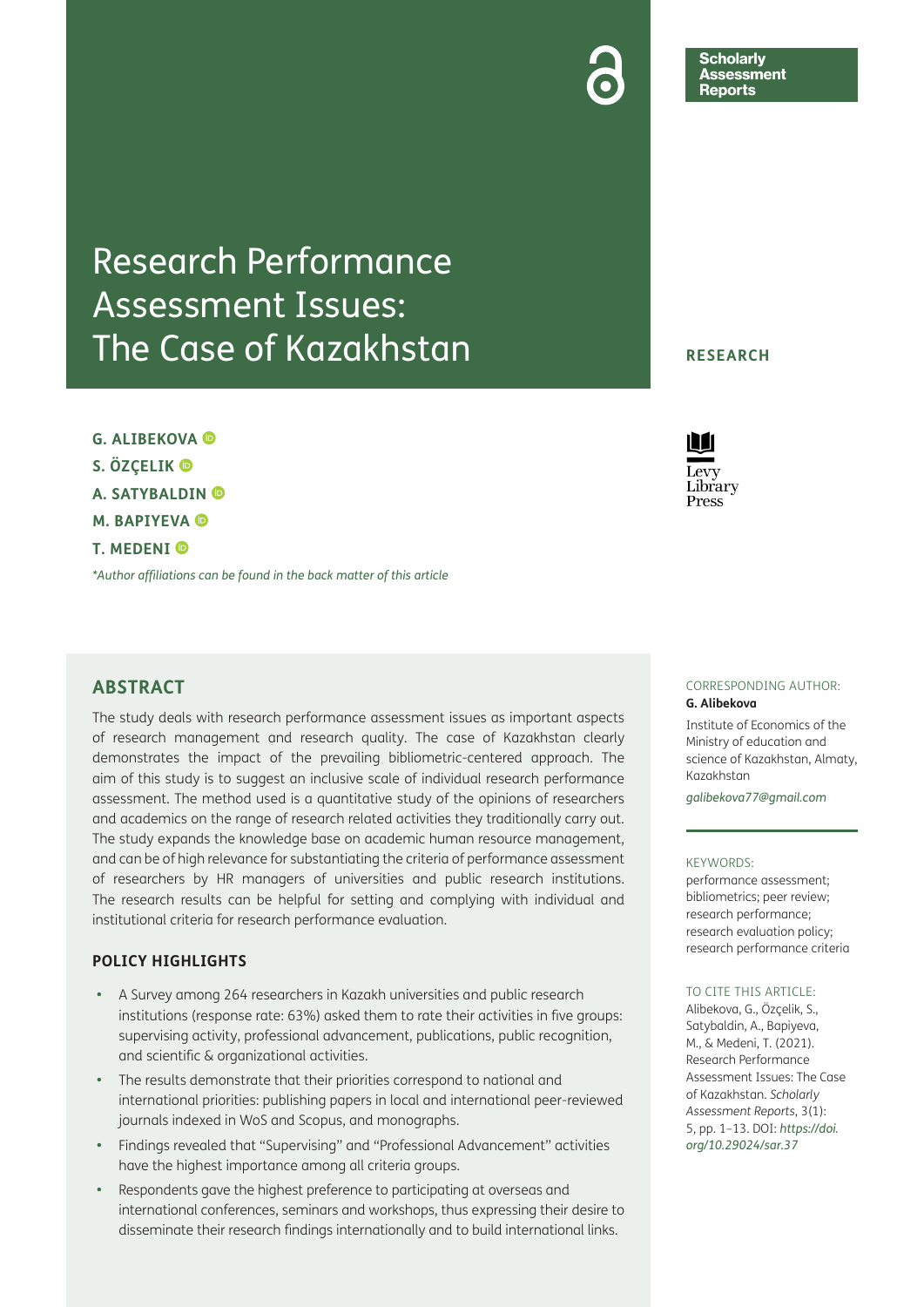- Scientific & organizational activities are the core activities which correlate to all other activities. And the role of S&O criteria is definitely underestimated in the performance assessment of researchers.
- The current research performance evaluation system in Kazakhstan is dominantly based on bibliometrics and is one-sided and biased. An inclusive scale of individual research performance assessment needs to be developed, considering researchers' ideas and preferences.

Alibekova et al. **2** *Scholarly Assessment Reports* DOI: [10.29024/sar.37](https://doi.org/10.29024/sar.37)

# **INTRODUCTION**

Performance evaluation plays an important role in management. Performance evaluation is presented as a process of quantification of the performance and effectiveness of actions (Hansen 2017). It plays a key role in building institutional strategies, funding schemes, recruitment and career promotion issues.

Research management is quite a creative process. There are no exact standards that allow an objective and precise assessment of research performance. The assessment of individual researchers remains a deliberately difficult process without a standard solution.

Research performance evaluation has a range of goals. There are numerous studies on the impact of research performance evaluation. Some studies state that employees benefit from performance evaluation which leads to greater motivation (Terlicka 2013, Tuytens & Devos 2012). However, others conclude that without clear goals the performance appraisal can cause employee dissatisfaction and even a reduction in organisational commitment (Maley 2013). Fair performance assessment has a significant impact on organizational excellence and competitiveness in the long run (Arbab & Abaker 2018). When considering different views the link between performance evaluation and employee motivation tends to become blurred (Idowu 2017).

Nowadays, in research performance evaluation the two main approaches used are peer review and bibliometrics. The latter tends to be more popular due to a growing volume of open information published on the internet. The Web of Science and Scopus citation databases are the main tools available for bibliometric assessment. Bibliometric measures derived from these databases became target indicators for the performance assessment of researchers, organizations and countries. Global ranking agencies explore the opportunities of bibliometrics which are used to serve as evaluation criteria. One of the criteria of the Global Competitiveness Index is the number of publications and their citations in the Scopus database, while the Global Innovation Index is based on citation indices derived from the Web of Science. The world university rankings (for instance, QS, Times Higher Education, ARWU) also push the research institutions and universities to publish in sources indexed in Web of Science or Scopus. Bibliometrics has become entrenched in the individual, team and institutional assessment of research performance.

Obviously, inappropriate indicators create perverse incentives (Wilsdon et al. 2015). Excessive bibliometric pressure increases publications in the predatory journals.<sup>1</sup> In the case of Australia, the bibliometric approach of research performance evaluation policy showed a drop in the relative quality of publications along with an increase in publication productivity (Butler 2003). In Turkey it led to uncertainty, and to research ethics and quality issues (Yucel & Demir, 2018). Similarly, Kazakhstan appeared in the list of the most affected countries (Macháek & Srholec, 2021). Such misuse of bibliometrics led to the publication of the Leiden Manifesto which comprises ten principles that guide best practice in metrics-based research assessment (Hicks et al., 2015). Unfortunately, most governments' policies do not comply with the Leiden manifesto principles and bibliometric targets continue to prevail and lead to low-quality publications and research ethics violations.

Moreover, researchers do not only carry out publishing, they engage in a lot of other activities: reviewing, organizing conferences, writing proposals, supervising students research, etc. Despite

<sup>1</sup> According to *<https://predatoryjournals.com>*: "Predatory Journals take advantage of authors by asking them to publish for a fee without providing peer review or editing services".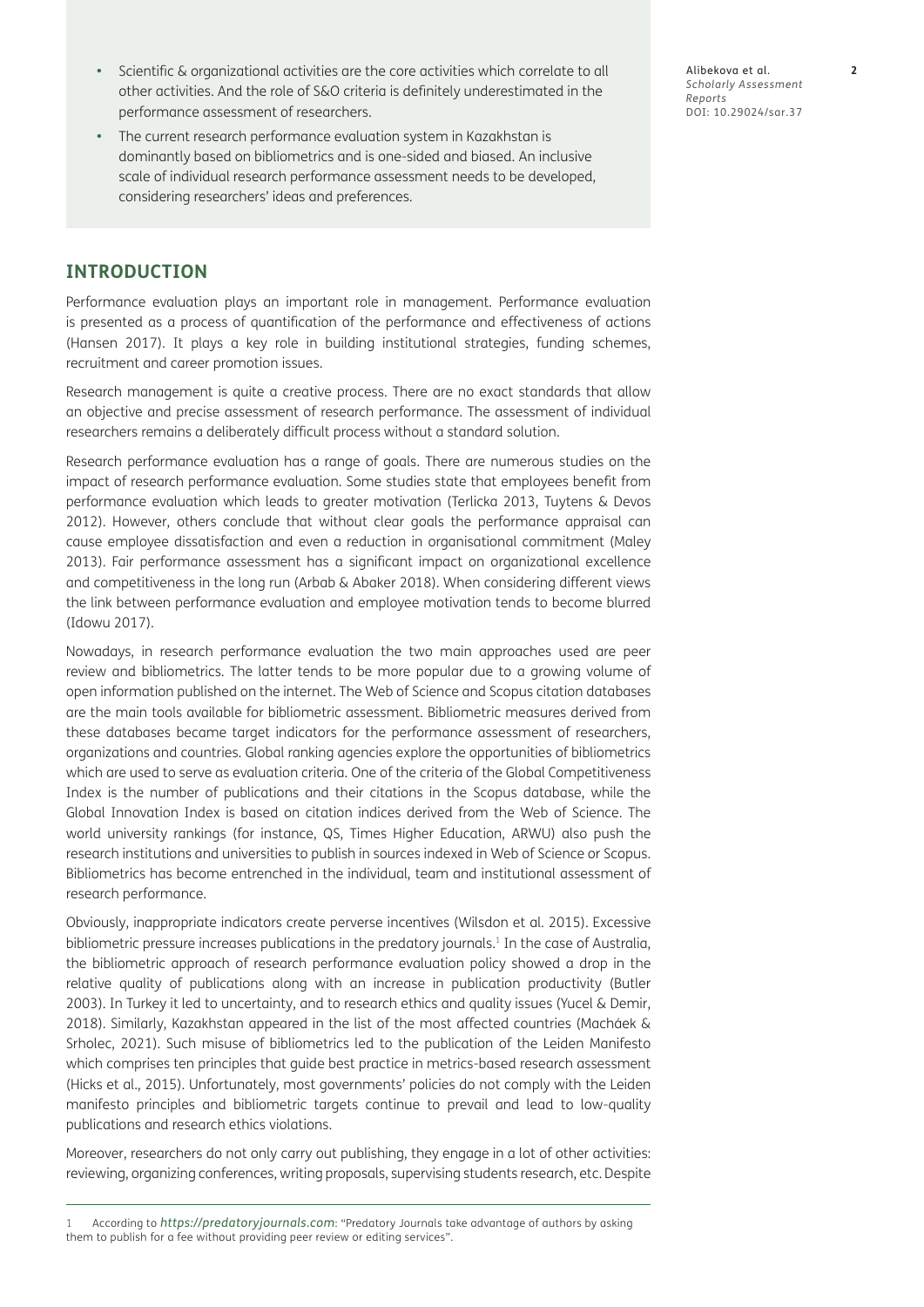their high significance, these kinds of activities are not taken into account when measuring research performance. While promoting "inclusive metrics of success and impact to dismantle a discriminatory reward system in science", Davies et al. (2021) distinguish between a narrow and an inclusive view of scientific impact. The narrow view is focused on citation in evaluating scientific impact, while the inclusive view captures all activities: education, collaboration, science communication, community engagement, etc.

The current research adopts the inclusive view: the main issue is to recommend inclusive performance assessment criteria through assessing the perceived significance of each type of activity. The inclusive performance assessment motivates high quality of research, high level of productivity and strong performance in all areas.

Therefore, this research aims to assess the importance of different types of activities and metrics from the point of view of researchers in order to recommend an inclusive set of research performance criteria*.*

# **MAIN METHODS OF RESEARCH PERFORMANCE ASSESSMENT**

The two main approaches of research performance evaluation are peer review and bibliometrics. The debates over the pros and cons of both approaches have continued for about three decades. Here we discuss the recent research findings on both methods.

Peer review is a qualitative tool. The main drawbacks of peer review that have been observed over time are subjectivity and expensiveness. Similarly, the current peer review system has been criticized for failures in representing the opinions and interests of non-peer clients (Frijters & Torgler 2019). Researchers still find biases in peer review processes (Santos et al., 2021; Haffar et al., 2019). Some studies confirm the contribution of the peer review system to gender inequality (Sato et al., 2021). Tamblyn et al. (2018), for instance, showed that female applicants were found to receive consistently lower reviewer scores than male applicants.

Despite the inconsistency of the h-index and the inappropriateness of the journal impact factor for research performance assessment (Waltman & van Eck, 2012; van Leeuwen, 2012), the bibliometric approach to research assessment has become popular. It is most frequently performed in the Nordic countries, the Netherlands, Italy and the United Kingdom (Jappe, 2020). Bibliometrics are considered more attractive than peer review because they demand much less time and effort. Moreover, some studies confirm that they are consistent with peer review results. Thus, policymakers increasingly use these metrics in addition to, and in some cases instead of, expert assessment of research results (Belter, 2015).

However, the stand-alone use of bibliometrics brings distorted results. The emphasis on publications in high impact factor journals diverts the attention of researchers from the real contribution to knowledge production. They shift their focus to tactical actions to match established reward and promotion systems (Mahmood & Shah 2016). Evaluation using bibliometric indicators can be also complicated and unreliable due to the high probability of misuse. The interpretation of these indicators should be done by field experts. Otherwise, the use of metrics can lead to the demotivation of researchers and a decrease in the quality of research and even education. This is because unlike scientific productivity, the *quality of research* does directly affect the quality of education (Cadez et al., 2017). Also, bibliometric indicators can be manipulated, causing problems in measuring societal impact (Moed, 2017). Some authors claim that "citations and impact factors metrics are flawed and biased against already marginalized groups and fail to accurately capture the breadth of individuals' meaningful scientific impacts" (Davies et al., 2021). Moreover, the "quick-and-dirty" use of metrics can introduce inaccurate results into the assessment of academic research performance (Moed, 2020).

The dominance of the bibliometric approach in research performance evaluation has both short and long-term consequences such as encouraging plagiarism, "salami slicing", demotivation of young researchers to write papers due to slim chances of publication in high-impactfactor journals, etc. (Lawrence, 2003; Cherubini, 2008; Notkins, 2008). Among the long-term consequences Brischoux & Cook (2009) mentioned a reduction of the amount of information available to the scientific community because of the failure to publish in high-impact-factor journals and the suffering of aspects of research such as core creativity if scientists only focus on their publication records.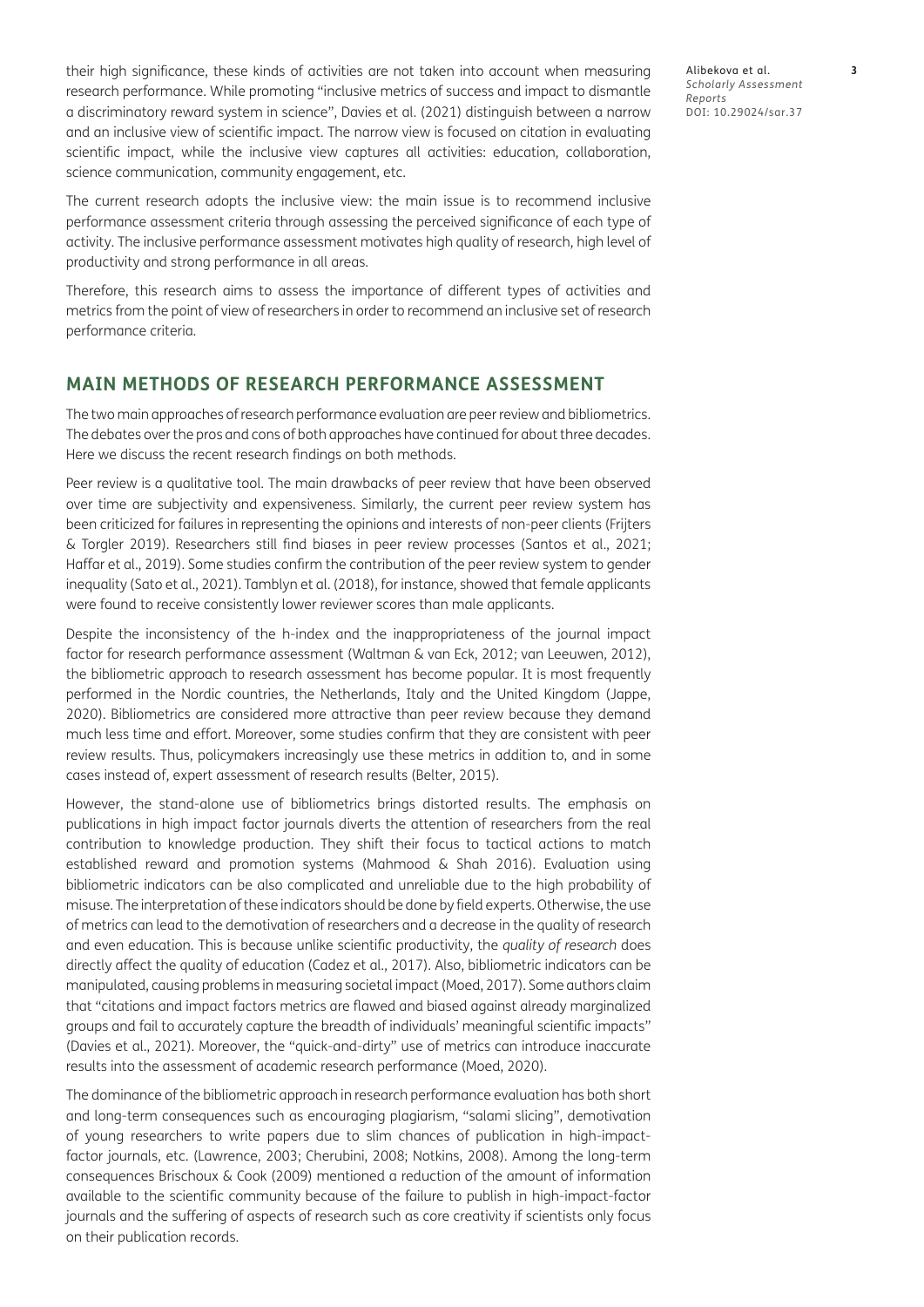To apply bibliometric methods it is essential to ensure that international journals are a major means of communication in each particular field (van Raan 2014). If the major scientific communication is through national journals, the bibliometric approach is not applicable. In the bibliometric approach, one should take into account that industry research has a lower impact than public research (Abramo, 2021). Hence, it must be evaluated in a different way than public research. Evaluators also should take into account that correlations between technological and scientific impact indicators are mostly low or moderate (Guerrero-Bote, Moed & De-Moya-Anegón, 2021). This shows that they measure different aspects of research performance. As the use of the h-index alone causes a loss of citation information, Zhang proposes the introduction of the e-index (Zhang 2009). When applying the bibliometric approach the phenomenon of "delayed recognition", also known as the "Sleeping Beauty phenomenon", should be taken into account. "Sleeping Beauties" are publications which may attract a lot of attention and become cited after many years (van Raan, 2004). It has been noted that publication in open access journals positively influence citation impact (Moed, 2007). Therefore, bibliometrics cannot indicate anything if the scientific field is not represented sufficiently well in open information space or if information policy prohibits posting publications in open access directories. For bibliometric analysis in the social sciences and humanities, a broader range of both publications (including non-ISI journals and monographs) and citation indicators (including non-ISI reference citation values) is needed (Nederhof, 2006).

Based on the literature review, it should be noted that the methodology of bibliometric assessment has a number of advantages over the method of expert assessment: it is inexpensive, non-invasive, easy to implement, provides both rapid updates and intertemporal comparisons, is based on objective quantitative and qualitative data, and provides a high degree of representativeness. Citation metrics can make the process more efficient and costeffective, but expert evaluation should remain a central element in any research evaluation process (Butler, 2007). The challenge is to combine these two methodologies so that they work effectively together (Moed, 2007). Peer review supported by advanced bibliometric methods can make the process more objective and transparent (van Raan, 2014). To avoid the subjectivity of peer review-based evaluation 'disciplined peer review' has been suggested (Besselaar & Sandström, 2020).

One instance where the bibliometric approach can replace peer review is in assessing groups (Ball, 2020). This is possible due to bibliometric methods based on advanced application tools, which have become high quality, reliable and very informative instruments in research performance evaluation. However, evaluating individual research performance is a complex task that would ideally examine productivity, scientific impact, and research quality, a task that metrics alone have been unable to fulfill (Sahel, 2011).

The literature review on approaches to research performance assessment shows that both the bibliometric and expert review approaches have their advantages and disadvantages. Recent studies show that there is a trend to combine these two approaches to achieve synergy in research performance evaluation results.

# **RESEARCH PERFORMANCE EVALUATION POLICY IN KAZAKHSTAN**

The science evaluation policy reforms in Kazakhstan started in 2011 when the country joined the Bologna education system and announced new PhD thesis requirements of publication in WoS or Scopus indexed journals. That led to the boosting of publications in the predatory journals.

Later, Kazakhstan continued, step by step, its policy of introducing bibliometrics into research project evaluation, settling requirements for research principles, evaluating candidates for the conferring of academic titles, etc. As a result of the policy, Kazakhstan has entered the list of the countries most affected by a reliance on bibliometrics (Macháček and Srholec, 2021).

**[Table 1](#page-4-0)** presents the number of publications per year made by authors from institutions located in Kazakhstan during 2000–2020. The table shows that the number of publications increased rapidly in 2015 compared to 2010. This increase took place in 2013. While during 2000–2012 Kazakhstan's rank in the Scimago list was in the range 90–100, as from 2013 it increased to 70, and in 2014 to 66, remaining more or less stable up until 2020.

Alibekova et al. **4** *Scholarly Assessment Reports* DOI: 10.29024/sar.37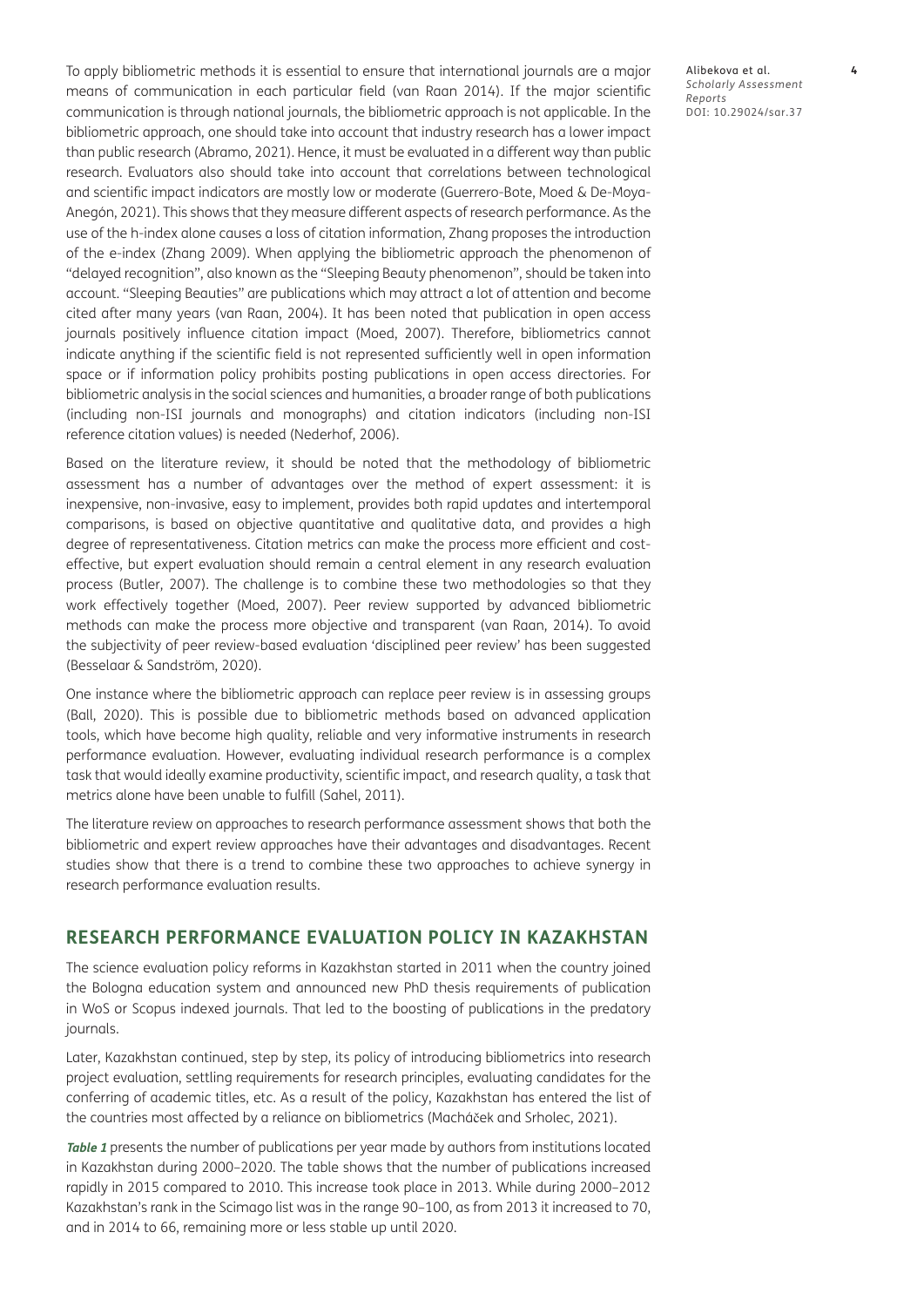| <b>YEAR</b> | <b>NUMBER OF CITABLE</b><br><b>DOCUMENTS</b> | <b>RANK</b> |
|-------------|----------------------------------------------|-------------|
| 2000        | 240                                          | 86          |
| 2005        | 371                                          | 90          |
| 2010        | 472                                          | 98          |
| 2015        | 2479                                         | 67          |
| 2020        | 5339                                         | 68          |

When tracking changes to the national policy of research performance evaluation for different purposes (conferring PhD degree, academic titles, granting funds for projects, etc) we can confirm that the bibliometric approach has become more sophisticated year on year.

The policy related to conferring PhD degrees is still changing and its history resembles the overall policy trends in research performance evaluation. At the initial stage the policymakers put general publication requirements such as publication in Web of Knowledge journals with a non-zero impact factor or indexed in Scopus (**[Table 2](#page-4-1)**). In the second stage (in 2016), they started to differ between research fields. The third stage of amendments differentiates between ranks of journals (quartiles and percentiles) in which PhD candidates have to publish.

**[Table 2](#page-4-1)** demonstrates similar changes in the Expert Council membership requirements. In 2018 a requirement on having publications and citations in Web of Science or Scopus was introduced. Another option is having publications in local journals approved by the national authority. This confirms that the local authorities realize that not all candidates to the Expert Council can have publications in Web of Science or Scopus but can nevertheless be considered experts. There are no such options for conferring PhD degrees.

| <b>YEAR</b> | <b>REQUIRED INTERNATIONAL PEER-REVIEWED PUBLICATIONS</b>                                                                                                                                                                                                                                                                                                                 |  |  |  |  |  |  |
|-------------|--------------------------------------------------------------------------------------------------------------------------------------------------------------------------------------------------------------------------------------------------------------------------------------------------------------------------------------------------------------------------|--|--|--|--|--|--|
| 2011        | At least 1 paper in the journals indexed in ISI Web of Knowledge with a non-zero impact factor<br>or indexed in Scopus.                                                                                                                                                                                                                                                  |  |  |  |  |  |  |
| 2016        | Science, engineering, medicine, agriculture:                                                                                                                                                                                                                                                                                                                             |  |  |  |  |  |  |
|             | at least 1 paper in journals indexed in Web of Science with a non-zero impact factor or indexed<br>in Scopus, Pubmed, zbMath, MathScinet, Agris, Georef, Astrophysical journal.                                                                                                                                                                                          |  |  |  |  |  |  |
|             | Other fields:                                                                                                                                                                                                                                                                                                                                                            |  |  |  |  |  |  |
|             | at least 1 paper in journals indexed in Web of Science with a non-zero impact factor or indexed<br>in Scopus, JSTORE.                                                                                                                                                                                                                                                    |  |  |  |  |  |  |
|             | Expert Council membership requirements:                                                                                                                                                                                                                                                                                                                                  |  |  |  |  |  |  |
|             | Specialists with a scientific degree, having at least 5 publications over the last 5 years in<br>peer-reviewed international scientific journals or copyright certificates, patents, certificates of<br>intellectual property, or 10 publications in journals recommended by the authorized body.                                                                        |  |  |  |  |  |  |
| 2018        | Science, Mathematics, Statistics; ICT; Engineering, manufacturing and construction; Agriculture<br>and bioresources; Veterinary Sciences; Healthcare (medicine), Services:                                                                                                                                                                                               |  |  |  |  |  |  |
|             | At least 1 paper in journals with a non-zero impact factor according to Journal Citation Reports<br>(Clarivate Analytics) OR journals of at least the 25th percentile of Scopus CiteScore or in<br>zbMath, MathScinet, Astrophysical journals.                                                                                                                           |  |  |  |  |  |  |
|             | Other fields:                                                                                                                                                                                                                                                                                                                                                            |  |  |  |  |  |  |
|             | at least 1 paper in journals with a non-zero impact factor according to Journal Citation Reports<br>(Clarivate Analytics) OR indexed in Web of Science Core Collection (Arts and Humanities<br>Citation Index), Science Citation Index Expanded, Social Sciences Citation Index) OR journals of<br>at least 25th percentile of Scopus CiteScore, OR included into JSTOR. |  |  |  |  |  |  |
|             | Expert Council membership requirements:                                                                                                                                                                                                                                                                                                                                  |  |  |  |  |  |  |
|             | At least 1/3 part of members must have at least h-index -2 in Web of Science or Scopus;<br>AND/OR must have publications in Q1-Q3 of Web of Science or Scopus; AND/OR at least 10<br>publications in local journals approved by the national authority.                                                                                                                  |  |  |  |  |  |  |

When the requirements for principal positions in research projects are analyzed it can be seen that they differ not only between research fields but also between types of research. For basic research, the publication requirements are higher than they are for applied research.

<span id="page-4-1"></span>**Table 2** History of changes in required international peer-reviewed publications for conferring PhD degree in Kazakhstan.

<span id="page-4-0"></span>**Table 1** Number of publications of Kazakhstan per year in Scimago Journal Rank. Source: Scimago, 2021. *[https://](https://www.scimagojr.com) [www.scimagojr.com](https://www.scimagojr.com)*.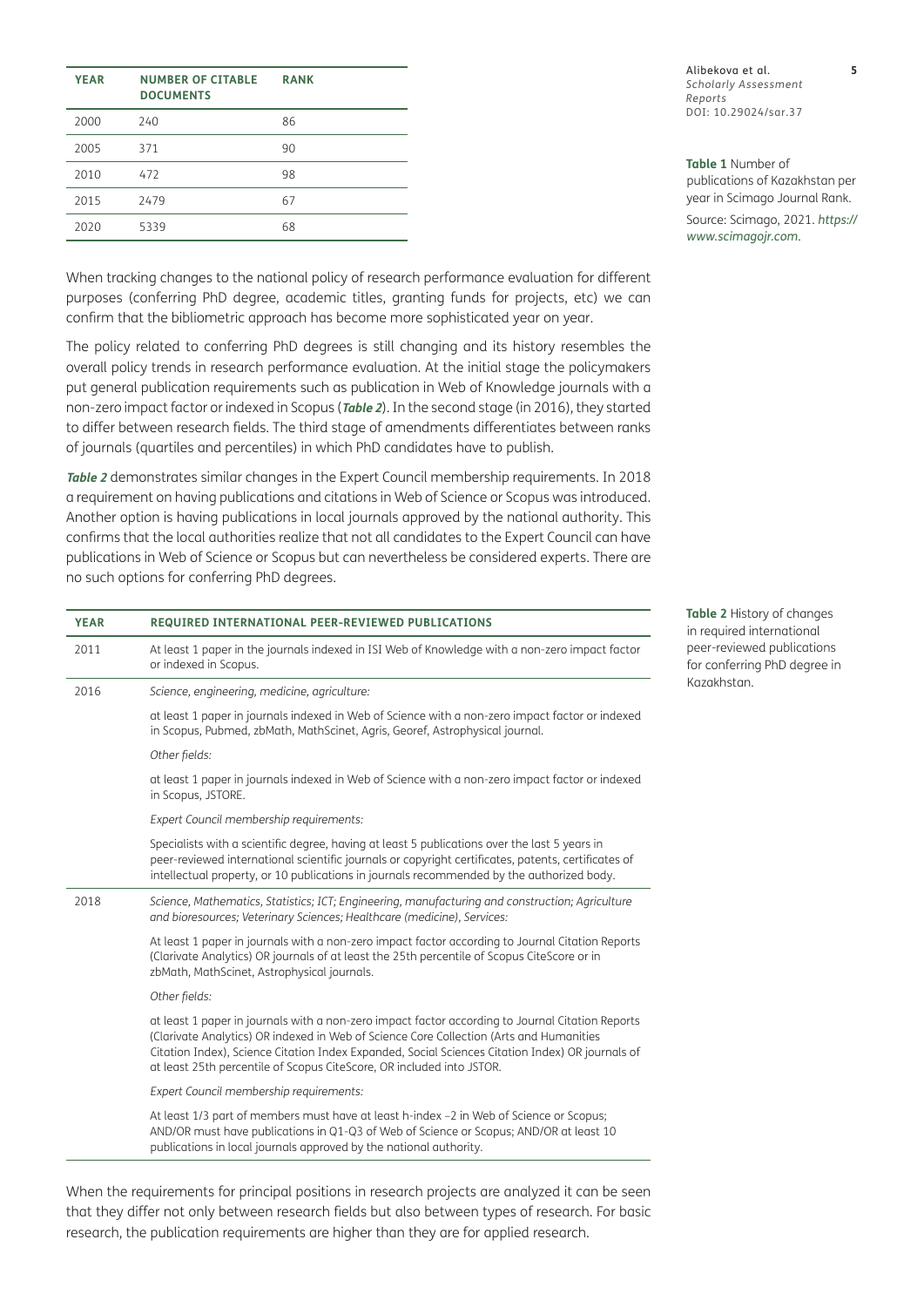In natural, technical, life sciences and medicine, the requirements for project principal positions are stronger than they are for other sciences. Within the last 5 years candidates must have:

*Basic research:* at least 2 articles and/or reviews in peer-reviewed scientific journals included in Q1-Q3 of the Web of Science and (or) have a Scopus Cite Score percentile of at least 50, of which at least one as the corresponding or the first author.

*Applied research:* at least 2 articles and/or reviews in peer-reviewed scientific journals included in Q1-Q4 of the Web of Science and (or) have a Scopus Cite Score percentile of at least 35, of which at least one as the corresponding or the first author.

Expectations on output of research grants in natural, engineering, life sciences and medicine also differ between types of research and are higher than they are for other sciences:

*Basic research:* at least 3 articles and/or reviews in peer-reviewed scientific journals of Web of Science Q1-Q3 and/or have a Scopus CiteScore percentile of at least 50; or at least 2 articles and/or reviews in peer-reviewed scientific journals included in Web of Science Q1-Q2 and (or) with a Scopus CiteScore percentile of at least 65; OR at least 1 article and/or review in a peerreviewed scientific journal with a percentile in the Journal Citation Reports of more than 90 or a Scopus CiteScore percentile of at least 95;

*Applied research:* at least 2 articles and/or reviews in peer-reviewed scientific journals, included in Web of Science Q1-Q3 and (or) have a Scopus CiteScore percentile of at least 50; – OR at least 1 article and/or review in a peer-reviewed scientific journal included in Web of Science Q1-Q3 and (or) have a Scopus CiteScore percentile of at least 50, and at least 1 foreign or international patent included in the Derwent Innovation database.

In social, humanities and military sciences the expected output includes at least 1 article and/ or review in a peer-reviewed scientific journal of Q1-Q3 Web of Science, and (or) included in the Social Science Citation Index or Arts and Humanities Citation Index, and (or) having a Scopus CiteScore percentile of at least 35. The lower requirements for social and humanities sciences are due to their bias in favor of English language journals. (Moed, 2007).

Thus, the research performance evaluation system in Kazakhstan tends to strengthen the bibliometric-centered approach. The recent improvements have been related to differentiations in field and types of research.

## **METHODOLOGY**

Researchers have indicated two approaches to studying and assessing research performance: evaluative and explanatory (Avital & Collopy 2008). Explanatory performance assessment has an objective of predicting performance, it is proactive and its rationale is to improve productivity.

Our study can be considered as an explanatory performance study as it has the objective to build the knowledge society by constructing an inclusive scale for performance assessment in the academic and research sector. This approach is predictive due to the embedded feature of motivating researchers to build capacity through supervising students and growing professionally.

Our research is conducted in two stages:

First, an initial list of all types of research-related activities performed by researchers has been formed. The activities are classified into five groups: supervising, professional advancement, publications, public recognition, scientific & organizational activities.

Second, these types of research activities are assessed through the Likert scale used to measure respondents' attitudes to a particular activity according to the following values: 1-Unimportant, 2-Not very important, 3-Moderately important, 4-Important, 5-Very important.

There are 264 people included in the sample. The response rate is 63%. The statistical analyses are performed through the IBM SPSS Statistics 22 package program. Frequency distributions (number, percentage) are given for numerical variables while descriptive statistics (mean, standard deviation, median, minimum, maximum) are given for categorical variables (eg,

Alibekova et al. **6** *Scholarly Assessment Reports* DOI: 10.29024/sar.37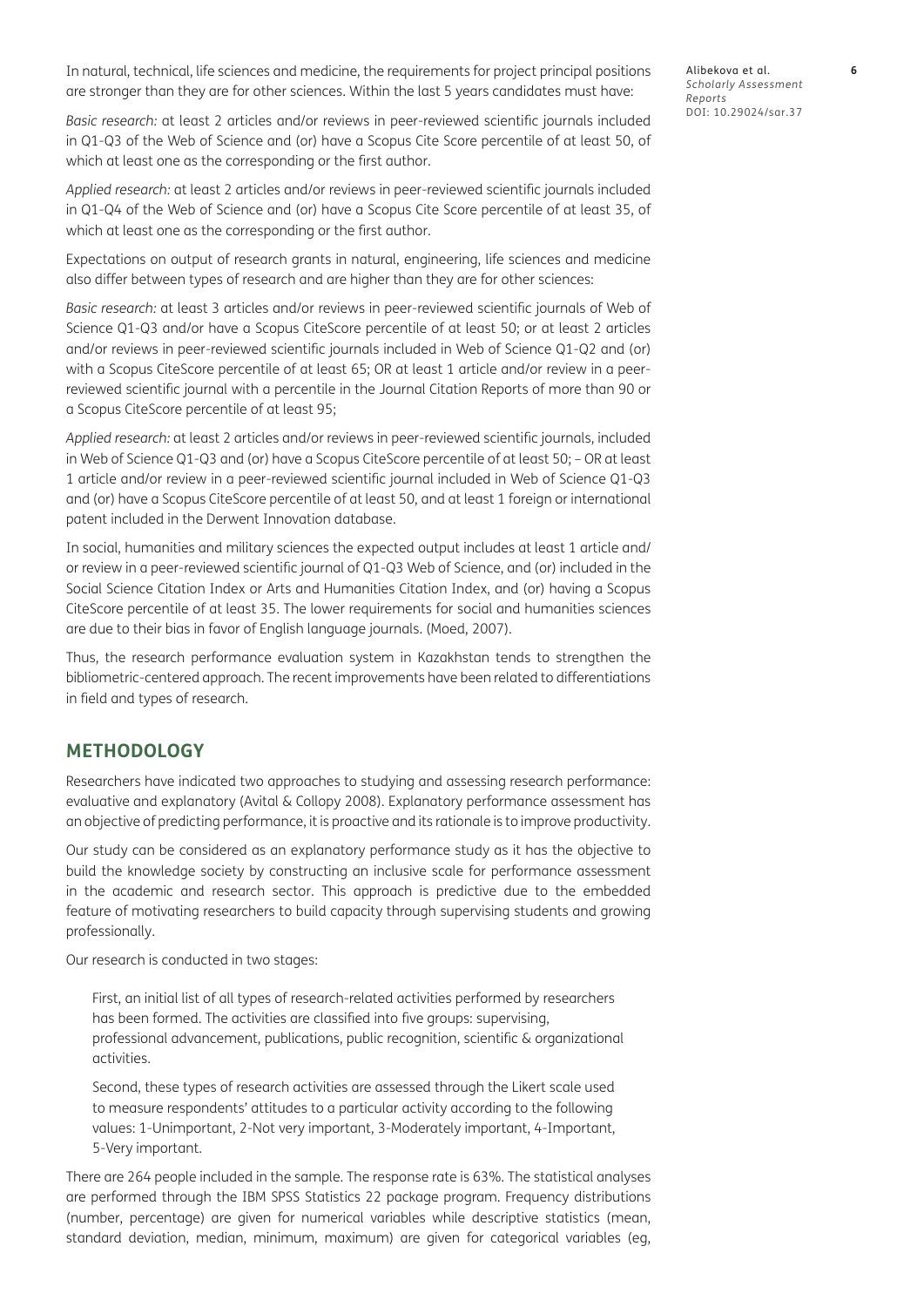gender). Normality assumptions of numerical variables are examined with the coefficients of skewness and kurtosis and these coefficients are found to be within  $a \pm 2$  range. Therefore, parametric statistical methods were used in the study. The differences between two independent groups (e.g. gender) are examined by an Independent Sample t Test. The differences between more than two independent groups (e.g. age groups) were analyzed by the One Way Analysis of Variance (ANOVA). Tukey's multiple comparison test was used to determine from which group the difference arises as a result of a one-way ANOVA. The statistical significance level was set to p < 0.05 and the analysis was completed at a 95% confidence level.

Alibekova et al. **7** *Scholarly Assessment Reports* DOI: 10.29024/sar.37



<span id="page-6-0"></span>**Figure 1** Respondents grouped by the criteria of age, %.

In addition, the average age of the respondents is 43.4 years, the youngest is 23 years old, and the oldest is 84 years old. 63.7% of them are female. In addition, 55.7% are from the Al-Farabi KazNU faculty and 44.3% are from various public research institutes (Institute of Economics, Institute of maths, Institute of mechanics and machine science, Institute of oriental sciences, Institute of ICT, Institute of language sciences, Institute of philosophy, political sciences and religion studies).

# **RESULTS**

The activities surveyed are classified into five groups: Publications, Public Recognition, Scientific & Organizational activities, Professional Advancement, Supervising. The content of each group is seen in Appendix 1.



The overall results of the survey are given in **[Figure 2](#page-6-1)**.

<span id="page-6-1"></span>**Figure 2** Average scores of activity groups by respondents (Likert Scale, 1 = unimportant,  $5 =$  very important).<sup>2</sup>

According to the survey, Supervising (4.06) is perceived as the most "important" by the respondents. One can question this outcome since 55% respondents come from the university and this cannot be true for researchers of public research institutions (PRI). According to **[Table 3](#page-7-0)**, there is no statistically significant difference between the institutions in terms of activity scores as a result of the Independent Sample t Test ( $p > 0.05$ ).

<sup>2</sup> The reliability of these five activity scores is examined with the Cronbach Alpha coefficient and all of them were found to have high reliability levels ( $\alpha$  > 0.700). The skewness and kurtosis coefficients of the activity scores were in the range of  $\pm$  2. Therefore, the normal distribution assumption is satisfied.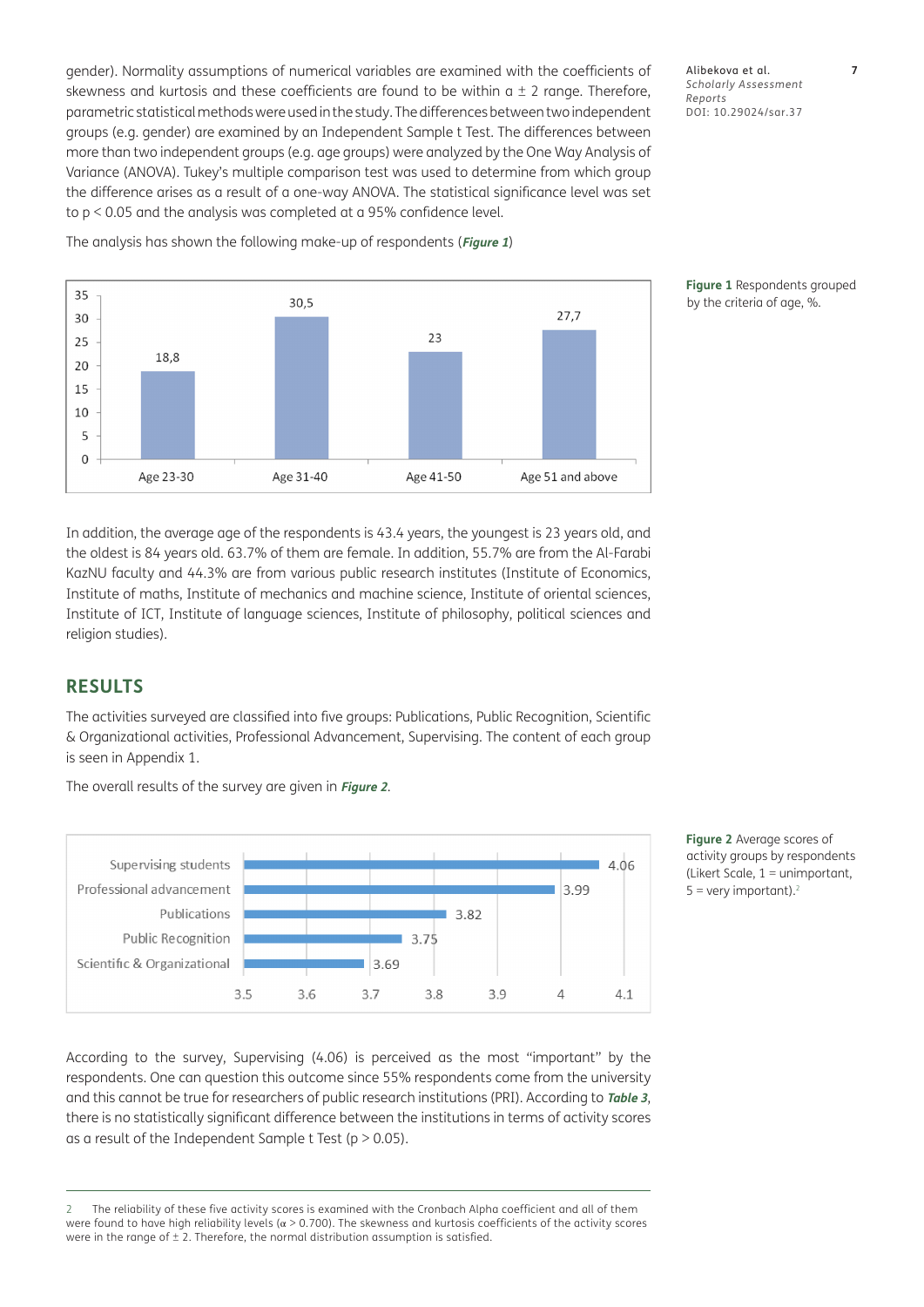| <b>ACTIVITY</b>                | <b>ORGANIZATION</b> | <b>COUNT</b> | <b>MEAN</b> | <b>STANDARD</b><br><b>DEVIATION</b> | т        | P     |
|--------------------------------|---------------------|--------------|-------------|-------------------------------------|----------|-------|
| Scientific &<br>Organizational | University          | 147          | 3,70        | 0,79                                | 0,441    | 0,660 |
|                                | PRI                 | 117          | 3,66        | 0,68                                |          |       |
| Professional<br>Advancement    | University          | 147          | 3,98        | 0,76                                | $-0,142$ | 0,887 |
|                                | PRI                 | 117          | 4,00        | 0,76                                |          |       |
| Public Recognition             | University          | 146          | 3,83        | 0,92                                | 1,574    | 0,117 |
|                                | PRI                 | 115          | 3,65        | 0,96                                |          |       |
| Supervising                    | University          | 143          | 4,16        | 1,02                                | 1,806    | 0,072 |
|                                | PRI                 | 112          | 3,93        | 1,01                                |          |       |
| Publications                   | University          | 145          | 3,85        | 0,81                                | 0,736    | 0,462 |
|                                | PRI                 | 117          | 3,78        | 0,75                                |          |       |

Alibekova et al. **8** *Scholarly Assessment Reports* DOI: 10.29024/sar.37

<span id="page-7-0"></span>**Table 3** Analysis of Differences between Activity Scores, by Organization.

t: Independent sample t Test.

Professional Advancement (3.99) can be interpreted as "important" as well for both university faculty staff and PRI researchers. The group of Scientific & Organizational activities has the lowest value as seen in **[Figure 2](#page-6-1)**.

One can doubt if Public Recognition can be referred to as an activity since this group is a result of an activity or an achievement rather than an activity itself. But we are studying attitudes of researchers to different criteria. Therefore awards (e.g. public recognition indicators) can be considered as criteria as well. **[Figure 2](#page-6-1)** shows it is perceived as less important.

**[Table 4](#page-7-1)** shows that there are no statistically significant differences between age groups in terms of activity scores except Public Recognition acitivity. More specifically, one way the ANOVA test reveals statistically significant differences among the age groups is in terms of Public Recognition scores ( $p < 0.05$ ). For example, the Public Recognition scores for the 51 and over age group are significantly lower than those for the 23–30 and 31–40 age groups.

| <b>ACTIVITY</b>                | <b>AGE</b>         | <b>COUNT</b> | <b>MEAN</b> | <b>STANDARD</b><br><b>DEVIATION</b> | F     | P                                                    |
|--------------------------------|--------------------|--------------|-------------|-------------------------------------|-------|------------------------------------------------------|
| Scientific &<br>Organizational | 1. Age 23-30       | 48           | 3,55        | 0,68                                | 0,882 | 0,451                                                |
|                                | 2. Age 31-40       | 78           | 3,74        | 0,69                                |       |                                                      |
|                                | 3. Age 41-50       | 59           | 3,74        | 0,82                                |       |                                                      |
|                                | 4. Age 51 and over | 71           | 3,72        | 0,69                                |       |                                                      |
| Professional<br>Advancement    | 1. Age 23-30       | 48           | 4,12        | 0,55                                | 2,500 | 0,060                                                |
|                                | 2. Age 31-40       | 78           | 4,15        | 0,72                                |       |                                                      |
|                                | 3. Age 41-50       | 59           | 3,92        | 0,87                                |       |                                                      |
|                                | 4. Age 51 and over | 71           | 3,87        | 0,68                                |       |                                                      |
| Public<br>Recognition          | 1. Age 23-30       | 47           | 4,01        | 0,78                                | 4,424 | $0,005*$<br><b>Difference:</b><br>$1 - 4$<br>$2 - 4$ |
|                                | 2. Age 31-40       | 76           | 3,86        | 0,93                                |       |                                                      |
|                                | 3. Age 41-50       | 59           | 3,80        | 0,88                                |       |                                                      |
|                                | 4. Age 51 and over | 71           | 3,45        | 0,97                                |       |                                                      |
| Supervising                    | 1. Age 23-30       | 45           | 3,99        | 0,96                                | 0,559 | 0,642                                                |
|                                | 2. Age 31-40       | 76           | 4,18        | 0,84                                |       |                                                      |
|                                | 3. Age 41-50       | 56           | 4,10        | 1,02                                |       |                                                      |
|                                | 4. Age 51 and over | 70           | 4,00        | 1,14                                |       |                                                      |
| Publications                   | 1. Age 23-30       | 47           | 3,77        | 0,74                                | 0,526 | 0,665                                                |
|                                | 2. Age 31-40       | 77           | 3,92        | 0,79                                |       |                                                      |
|                                | 3. Age 41-50       | 59           | 3,77        | 0,84                                |       |                                                      |
|                                | 4. Age 51 and over | 71           | 3,83        | 0,70                                |       |                                                      |

<span id="page-7-1"></span>**Table 4** Analysis of Differences between Activity Scores, by Age.

\*: p < 0,05 (statistically significant), F: One way Variance Analysis (ANOVA), "Tukey" test for Differences between groups.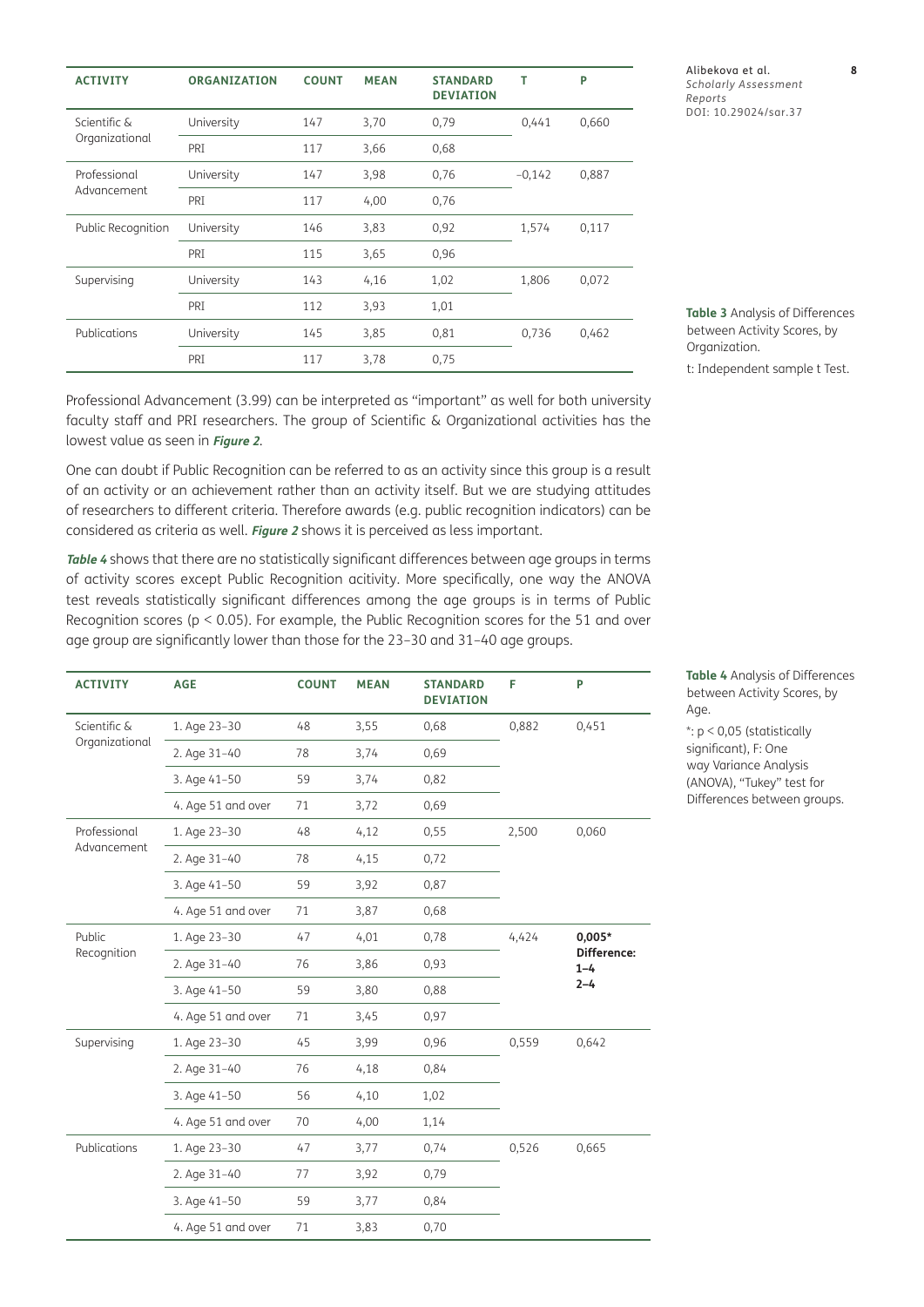To check the relationships between the activities we applied correlation analysis, which demonstrated a moderate positive linear correlation between the criteria scores (**[Table 5](#page-8-0)**).

**1 2 3 4 5** 1. Scientific & Organizational r 1 **,558\*\* ,640\*\* ,600\*\* ,515\*\*** p **0,000 0,000 0,000 0,000** n 264 **264 261 255 262** 2.Professional Advancement r 1 **,592\*\* ,482\*\* ,635\*\*** p **0,000 0,000 0,000** n 264 **261 255 262** 3.Public Recognition r 1 **,554\*\* ,566\*\*** p **0,000 0,000** n 261 **254 260** 4.Supervising r 1 **,518\*\*** p **0,000** n 255 **255** 5.Publications r 1 p n 262

Alibekova et al. **9** *Scholarly Assessment Reports* DOI: [10.29024/sar.37](https://doi.org/10.29024/sar.37)

<span id="page-8-0"></span>**Table 5** Analysis of relationships between activities. r: Pearson Correlation Coefficient \*: p < 0,05

\*\*:  $p < 0.01$ .

More specifically, there is a moderate positive correlation between the scores of Scientific & Organizational (S&O) activity and other groups.

Also, a statistically significant positive correlation exists between: 1) Public Recognition group scores and Supervising and Publications group scores; 2) Supervising and Publications criteria scores (**[Table 5](#page-8-0)**).

[Table 5](#page-8-0) demonstrates that S&O activities correlate to all other activity groups. Moreover, Professional Advancement helps to enhance S&O activities, and vice versa. Hence, the results indicate that S&O activities are the core activities which correlate with all other activities.

One more logical finding is the correlation between Publications and Supervising activities. Supervising PhD students helps their research supervisors to publish more papers. And vice versa – if the researchers have a high publication activity, this indicates their capacity, and hence they are assigned as a research supervisor to more students. By way of comparison, the Higher Education Council of Turkey's criterion for higher education institutions is "the number of students in master's and doctoral programs, the number of doctoral specialities, and the number of doctoral graduates".

The correlation between Publication and Public Recognition criteria seems plausible and clear as well. According to the national rules for awarding academic degrees and ranks, one should publish a certain number of papers to be nominated for the academic rank of professor or associate professor. To apply for a PhD thesis defence, doctorates must have at least one publication in journals of a certain quartile/percentile in the Web of Science Core Collection or the Journal Citation Reports or Scopus. In the current year, 2021, a new amendment has been added to the national rules for doctorates, according to which there is an option to skip writing a PhD thesis if a PhD student has two original research papers in the 1–2 quartile journals indexed in the Journal Citation Reports.

The One Way ANOVA test reveals no statistically significant differences between age groups in the various types of activity, except in Public Recognition activity (p < 0.05). For example, Public Recognition scores for the 51 and higher age group are significantly lower than those for the 23–30 and 31–40 age groups.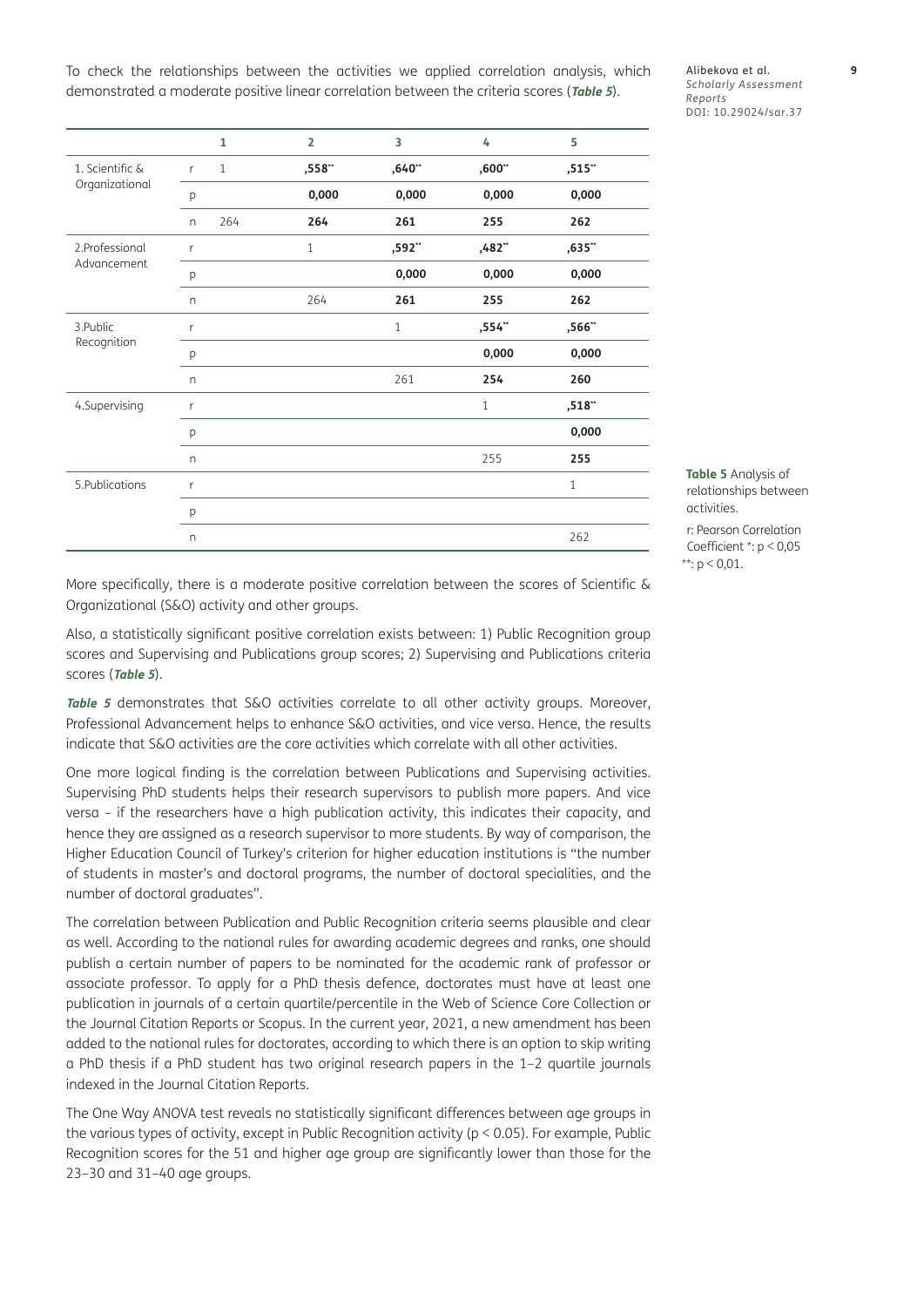An independent Sample t Test (p < 0.05) reveals no statistically significant differences between females and males in terms of activity scores except in Public Recognition activities. Public Recognition scores of females are significantly higher than those of males (**[Table 6](#page-9-0)**).

| <b>ACTIVITY</b>              | <b>SEX</b> | <b>COUNT</b> | <b>MEAN</b> | <b>STANDARD</b><br><b>DEVIATION</b> | т     | P        |
|------------------------------|------------|--------------|-------------|-------------------------------------|-------|----------|
| Scientific<br>Organizational | Female     | 158          | 3,67        | 0,75                                | 0,326 | 0,745    |
|                              | Male       | 90           | 3,64        | 0,76                                |       |          |
| Raising<br>Qualification     | Female     | 158          | 4,04        | 0,78                                | 1,213 | 0,226    |
|                              | Male       | 90           | 3,91        | 0,73                                |       |          |
| Public Recognition           | Female     | 157          | 3,89        | 0,85                                | 3,040 | $0,003*$ |
|                              | Male       | 88           | 3,49        | 1,05                                |       |          |
| Supervising                  | Female     | 152          | 4,09        | 1,07                                | 0,529 | 0,597    |
|                              | Male       | 87           | 4,01        | 1,00                                |       |          |
| Publications                 | Female     | 157          | 3,87        | 0,80                                | 1,158 | 0,248    |
|                              | Male       | 89           | 3,75        | 0,74                                |       |          |

Alibekova et al. **10** *Scholarly Assessment Reports* DOI: 10.29024/sar.37

<span id="page-9-0"></span>**Table 6** Analysis of Differences between Activity Scores, by Sex.

The activities within each group are also assessed by respondents. **[Figure 3](#page-9-1)** demonstrates the activities which scored as "important".



<span id="page-9-1"></span>**Figure 3** Types of activities scored as "important" within the different groups.

The results of the survey demonstrate that the priorities of local researchers correspond to national and international priorities (publishing papers in local and international peer-reviewed journals indexed in WoS and Scopus, monographs). But respondents gave the highest preference to participation at overseas and international seminars and workshops, speeches at overseas conferences, seminars, and round tables. It indicates a desire of researchers to disseminate their research findings internationally and to build international links. By way of comparison, the Higher Education Council of Turkey encourages the internationalization of research by applying the criteria of "joint projects", which is estimated through the number and budget of projects with international cooperation (both ongoing and completed).

The respondents are also aware of the importance of publishing articles in journals indexed by the Web of Science or Scopus. According to the analysis the average Likert score of the activity "publishing in first and second quartile (Q1-Q2) journals" is slightly higher (4.05) than for "publishing in Q3-Q4 journals" (3.94).

# **CONCLUSIONS**

The theoretical and practical analysis of various concepts and tools for assessing research performance shows the growing importance of bibliometrics. Bibliometric criteria remain popular in quantifying the impact of a scientific article (Aragón, 2013).

<sup>\*:</sup> p < 0,05 ((statistically significant) t: Independent sample t Test.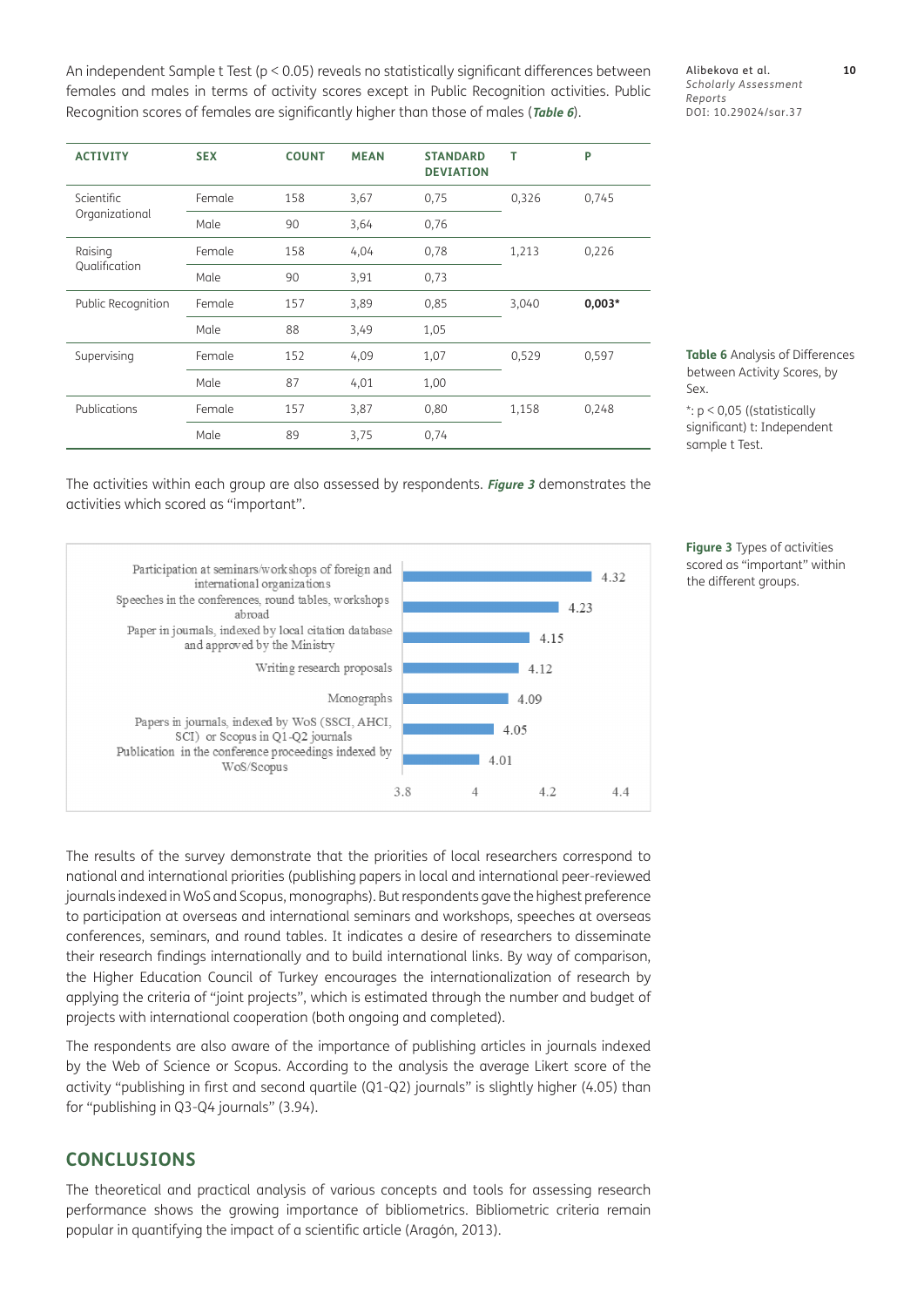The performance evaluation system which is dominantly based on bibliometrics is onesided and biased. Such a system harms science itself as it inclines a scientist to make more publications and citations instead of doing high-quality research. Quality of research should be the primary concern when practising science and the publication of its results whilst important is a secondary concern.

Thus, peer review remains the main method of evaluating the researcher although it may be biased due to subjective factors such as conflicts of interest, lack of research competence, and superficial expertise.

However, one should keep in mind that the production and dissemination of scientific knowledge should primarily provide social and economic benefits through innovations that are not directly reflected in bibliometric scores. It is also essential to take into account that "Sleeping Beauties" can suddenly be awoken many years after publication (van Raan, 2004).

Our findings revealed that "Supervising" and "Professional Advancement" activities have a higher importance among all criteria groups. However, within the "Publication" activities, publishing papers in privileged local and international peer-reviewed journals and conference proceedings indexed in WoS and Scopus, and monographs are of a high level of importance as well.

"Publication", "Public Recognition" and "Scientific & Organizational" activities are assessed as moderately important. Unsurprisingly, the "Public Recognition" score is for older groups significantly lower it is for younger groups.

Surprisingly for the Asian continent the Public Recognition score for females is much higher than for males. One possible reason for this could be that there is an underestimation of females in conferring ranks, titles and other awards. This hypothesis can be used for future research.

The interesting and specific point is that S&O activities correlate to all the other activity groups. There is a moderate positive correlation between the scores of Scientific & Organizational (S&O) activity and other groups. We can suppose that S&O activities are the core activities which correlate to all other activities. And the role of S&O criteria is definitely underestimated in the performance assessment of researchers. This confirms the earlier conclusion about the necessity to take S&O criteria into account when evaluating researchers' performance. It is supposed that they lead to a more broad and intensive dissemination of research findings. This issue could be a subject of future research as well.

Analysis of sub-activities within each group showed the importance of building scientific communications internationally. High importance of "Participation at foreign and international seminars and workshops" and "Speeches at foreign conferences, seminars, round tables" indicates the welcomed willing of researchers to disseminate their research findings internationally and to build international links.

The study expands the knowledge base on the academic human resource management aspects, and can be of high relevance for substantiating the performance assessment of researchers criteria by HR managers of universities and public research institutions. The research results can be helpful for complying and coinciding individual and institutional criteria for research performance evaluation. This study suggests an inclusive scale to measure the performance of researchers. The inclusive scale for research performance assessment can motivate researchers to achieve organizational goals in a less resource-consuming way. Balanced intentions of university policies and researchers can allow the enhancement of research stimulus and increase research quality.

# **ADDITIONAL FILE**

The additional file for this article can be found as follows:

**• Appendix 1.** Questionnaire. DOI: *<https://doi.org/10.29024/sar.37.s1>*

# **COMPETING INTERESTS**

The authors declare that they have no known competing financial interests or personal relationships that could have appeared to influence the work reported in this paper.

Alibekova et al. **11** *Scholarly Assessment Reports* DOI: 10.29024/sar.37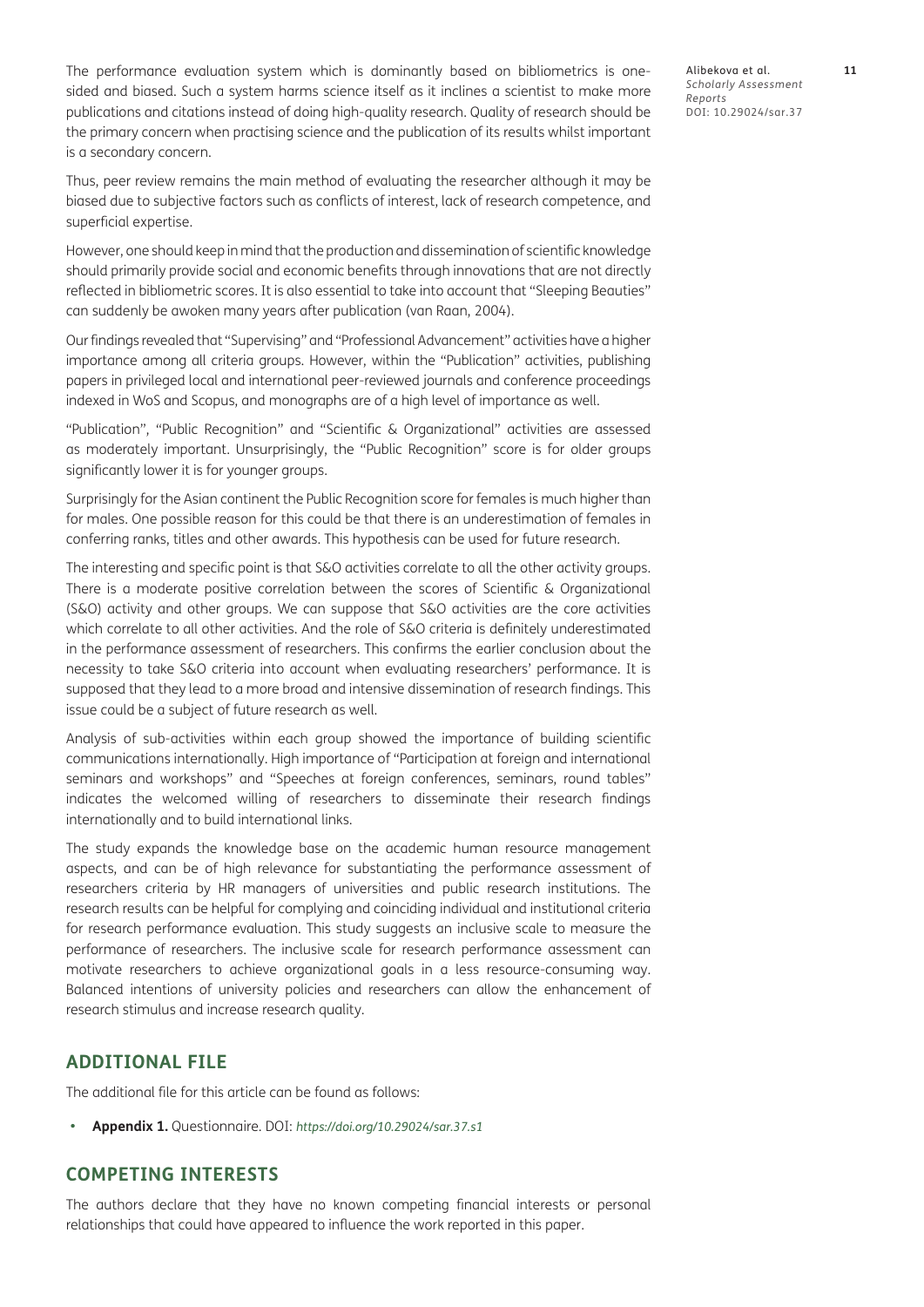# <span id="page-11-0"></span>**AUTHOR AFFILIATIONS**

**G. Alibekova** *[orcid.org/0000-0003-3498-7926](https://orcid.org/0000-0003-3498-7926)* Institute of Economics of the Ministry of education and science of Kazakhstan, Almaty, Kazakhstan **S. Özçelik** *[orcid.org/0000-0001-9946-4785](https://orcid.org/0000-0001-9946-4785)* Ankara Yildirim Beyazit University, Ankara, Turkey **A. Satybaldin** *[orcid.org/0000-0001-7421-4472](https://orcid.org/0000-0001-7421-4472)* Institute of Economics of the Ministry of education and science of Kazakhstan, Almaty, Kazakhstan **M. Bapiyeva** *[orcid.org/0000-0001-7680-6674](https://orcid.org/0000-0001-7680-6674)* National Center for Science and Technology Expertise, Almaty, Kazakhstan **T. Medeni***[orcid.org/0000-0002-2964-3320](https://orcid.org/0000-0002-2964-3320)* Ankara Yildirim Beyazit University, Ankara, Turkey

# **REFERENCES**

- **Abramo, G., D'Angelo, C. A.,** & **Di Costa, F.** (2021). The scholarly impact of private sector research: A multivariate analysis. *Journal of Informetrics, 15*(3). DOI: *<https://doi.org/10.1016/j.joi.2021.101191>*
- **Aragón, A. M.** (2013). A measure for the impact of research. *Scientific Reports*, *3*, 1649. DOI: *[https://doi.](https://doi.org/10.1038/srep01649) [org/10.1038/srep01649](https://doi.org/10.1038/srep01649)*
- **Arbab, A. M. H.,** & **Abaker, M. O. S. M.** (2018). Human resources management practices and organizational excellence in public orgnizations. *Polish Journal of Management Studies*, *18*, 9–21. DOI: *<https://doi.org/10.17512/pjms.2018.18.2.01>*
- **Avital, M.,** & **Collopy, F.** (2008). "Assessing Research Performance: Implications for Selection and Motivation". *All Sprouts Content*, *13*. *[https://aisel.aisnet.org/sprouts\\_all/13](https://aisel.aisnet.org/sprouts_all/13)*
- **Ball, R.** (2020). Handbook Bibliometrics. Berlin, Boston: De Gruyter Saur, 2020. DOI: *[https://doi.](https://doi.org/10.1515/9783110646610) [org/10.1515/9783110646610](https://doi.org/10.1515/9783110646610)*
- **Belter, C. W.** (2015). Bibliometric indicators: opportunities and limits. *Journal of the Medical Library Association: JMLA*, *103*(4), 219–221. DOI: *<https://doi.org/10.3163/1536-5050.103.4.014>*
- **Brischoux, F.,** & **Cook, T. R.** (2009). Juniors seek an end to the impact factor race. *Bioscience*, *59*(8), 638– 639. DOI: *<https://doi.org/10.1525/bio.2009.59.8.2>*
- **Butler, L.** (2003). Explaining Australia's increased share of ISI publications—the effects of a funding formula based on publication counts. *Research policy*, *32*(1), 143–155. DOI: *[https://doi.org/10.1016/](https://doi.org/10.1016/S0048-7333(02)00007-0) [S0048-7333\(02\)00007-0](https://doi.org/10.1016/S0048-7333(02)00007-0)*
- **Cadez, S., Dimovski, V.,** & **Groff, M.** (2017). Research, teaching and performance evaluation in academia: the salience of quality. *Studies in Higher Education*, *42*(8), 1455–1473. DOI: *[https://doi.org/10.1080/03](https://doi.org/10.1080/03075079.2015.1104659) [075079.2015.1104659](https://doi.org/10.1080/03075079.2015.1104659)*
- **Cherubini, P.** (2008). Impact factor fever. *Science, 322*, 191. DOI: *[https://doi.org/10.1126/](https://doi.org/10.1126/science.322.5899.191b) [science.322.5899.191b](https://doi.org/10.1126/science.322.5899.191b)*
- **Davies, S., Putnam, H., Ainsworth, T., Baum, J., Bove, C., Crosby, S., Côté, I., Duplouy, A., Fulweiler, W., Griffin, A., Hanley, T., Hill, T., Humanes, A., Mangubhai, S., Metaxas, A., Parker, L., Rivera, H., Silbiger, N., Smith, N.,** & **Bates, A.** (2021). Promoting inclusive metrics of success and impact to dismantle a discriminatory reward system in science. *PLOS Biology*, *19*, e3001282. DOI: *[https://doi.](https://doi.org/10.1371/journal.pbio.3001282) [org/10.1371/journal.pbio.3001282](https://doi.org/10.1371/journal.pbio.3001282)*
- **Frijters, P.,** & **Torgler, B.** (2019). Improving the peer review process: a proposed market system. *Scientometrics, 119*, 1285–1288. DOI: *<https://doi.org/10.1007/s11192-019-03076-1>*
- **Guerrero-Bote, V. P., Moed, N.,** & **De-Moya-Anegón, F.** (2021). A further step forward in measuring journals' technological factor. *Profesional De La Información*, *30*(4). DOI: *[https://doi.org/10.3145/](https://doi.org/10.3145/epi.2021.jul.06) [epi.2021.jul.06](https://doi.org/10.3145/epi.2021.jul.06)*
- **Haffar, S., Bazerbachi, F.,** & **Murad, M. H.** (2019). Peer review bias: A critical review. *Mayo Clinic Proceedings*, *94*(4), 670–676. DOI: *<https://doi.org/10.1016/j.mayocp.2018.09.004>*
- **Hansen, M. B.** (2017). "Performance Management and Evaluation." In B. Greve (ed.), *Handbook of Social Policy Evaluation*. London: Edward Elgar (pp. 223–241). Available at *[http://vbn.aau.dk/](http://vbn.aau.dk/files/237038407/160513_Performance_Management_and_Evaluation_final_allchangeacc.pdf) [files/237038407/160513\\_Performance\\_Management\\_and\\_Evaluation\\_final\\_allchangeacc.pdf](http://vbn.aau.dk/files/237038407/160513_Performance_Management_and_Evaluation_final_allchangeacc.pdf)* (last accessed 20 May 2017). DOI: *<https://doi.org/10.4337/9781785363245.00019>*
- **Hicks, D., Wouters, P., Waltman, L.,** et al. (2015). Bibliometrics: The Leiden Manifesto for research metrics. *Nature, 520*, 429–431. DOI: *<https://doi.org/10.1038/520429a>*
- **Idowu, A.** (2017). Effectiveness of Performance Appraisal System and its Effect on Employee Motivation. *Nile Journal of Business and Economics, 3*. DOI: *<https://doi.org/10.20321/nilejbe.v3i5.88>*
- Jappe, A. (2020). Professional standards in bibliometric research evaluation? A meta-evaluation of European assessment practice 2005–2019. *PLoS ONE, 15*(4), e0231735. DOI: *[https://doi.org/10.1371/](https://doi.org/10.1371/journal.pone.0231735) [journal.pone.0231735](https://doi.org/10.1371/journal.pone.0231735)*
- **Lawrence, P.** (2003). The politics of publication. *Nature, 422*, 259–261. DOI: *[https://doi.](https://doi.org/10.1038/422259a) [org/10.1038/422259a](https://doi.org/10.1038/422259a)*

Alibekova et al. **12** *Scholarly Assessment Reports* DOI: 10.29024/sar.37